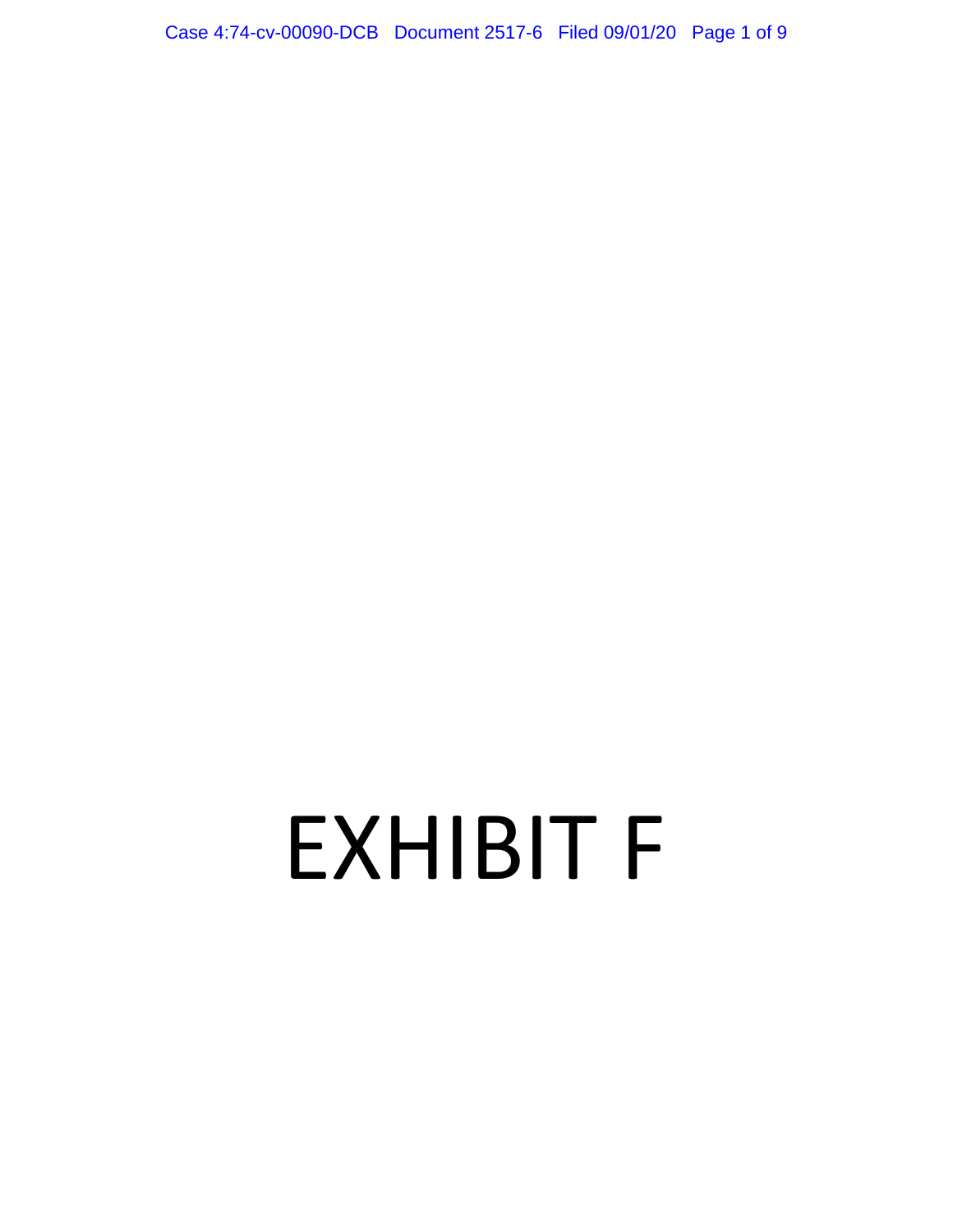# **Transportation Plan**

# Revised August 2020

This plan is informed by the work of the Comprehensive Integration Plan (CIP) committee over the past year, including work related to the comprehensive study, and other assessments of travel times, travel distances, locations of targeted populations, costs, and other factors. As a component of the CIP, the transportation plan informs the development of, and supports, the other components, particularly the Future CMP and non-magnet integration and academic plans.

The plan includes information on (a) magnet and incentive transportation, (b) transportation to support District Advanced Learning Experiences programs, and (c) transportation to support Two-way Dual Language. This plan also includes information on the modes of transportation provided, limiting transportation costs while maximizing transportation impacts on integration, and the use of transportation as a criterion for selecting future magnet candidates and non-magnet schools with high potential for becoming Integrated in the future. Finally, the Plan clarifies the role of transportation costs in determining expansion for Advanced Learning Experience program.

#### **A. Modes of Transportation**

Whenever the District offers free transportation, the District may use the following modes to transport students:

- TUSD Yellow Buses based on driver and route availability and including express shuttles where available (see discussion below).
- Public Transportation where there is a public bus route that can transport the student to his or her school as efficiently, or more efficiently, than a yellow bus.
- Contracted Services where a yellow bus or public transportation is not a viable option for the student.

# **B. Magnet Transportation**

The District's school transportation program is designed and managed as part of its ongoing, overall commitment to integration and diversity. The District provides free transportation to magnet students living beyond school attendance boundaries. Approximately 70% of all magnet students are eligible for free magnet transportation. In the 2017-18 school year, there were a total of 7,047 magnet students and at least 4,888 magnet students (69.4%) were eligible for free magnet transportation. Students are eligible for free magnet transportation if they live within the TUSD general boundary, but outside of the walk-zone of the magnet school.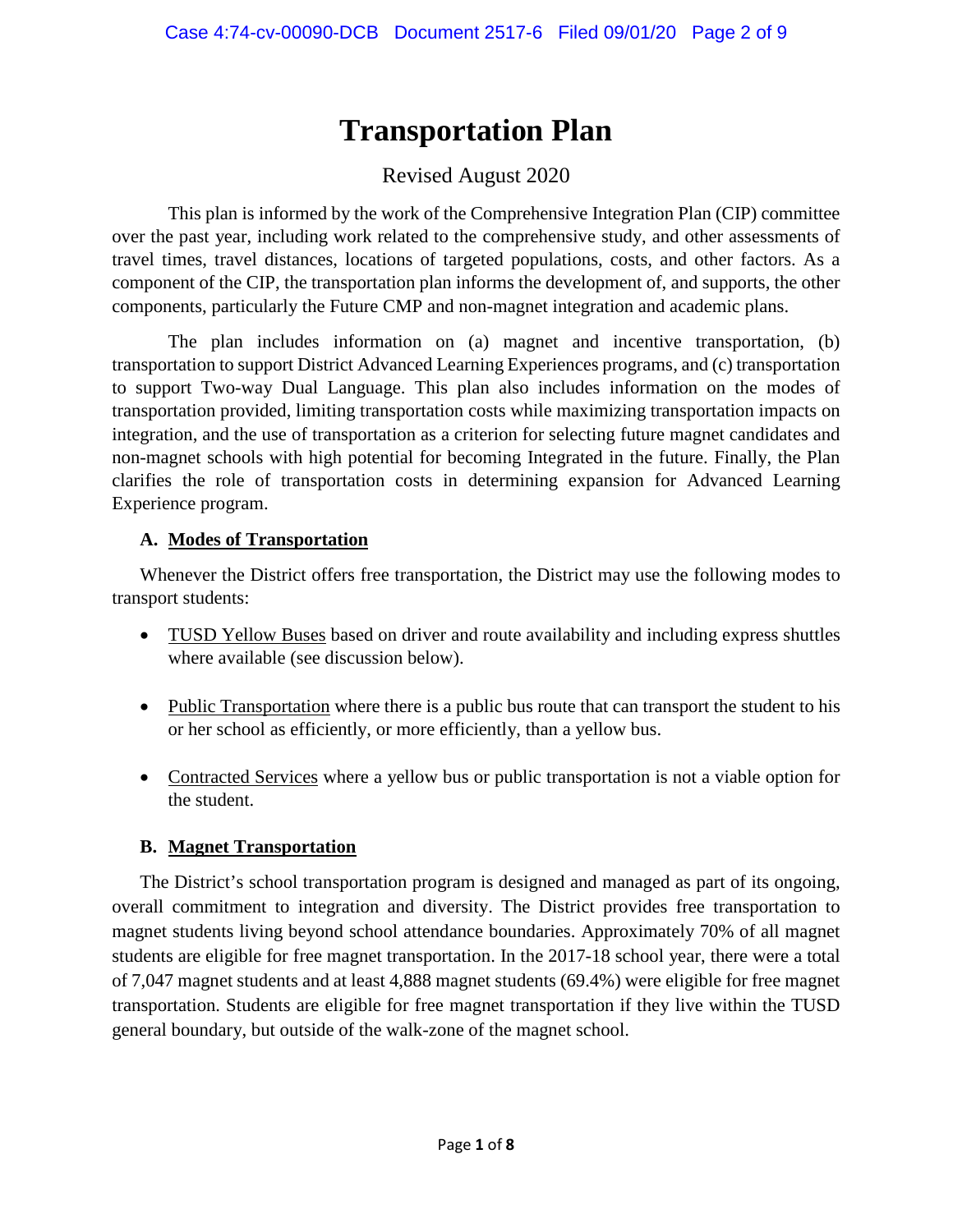# **C. Incentive Transportation**

The District currently provides free incentive transportation to open enrollment students living within the boundary of a racially concentrated school, who attend a different school and whose enrollment improves the integration of the receiving school. Incentive transportation depends on several factors, including the demographics of the home school, the demographics of the school to which you are applying, and the student's ethnicity. The incentive transportation program uses strategically placed, pre-determined stops to pick up students. Parents must transport their child to these stops. Thus, free transportation is available to Sabino High School for any student who lives within the boundary of a racially concentrated school and whose enrollment at Sabino will improve the integration of that school.

Approximately 900 students are eligible for incentive transportation. These students live within the boundary of a racially concentrated school, but attend a school where their presence helps to improve the integration of the receiving school. This means that 100% of these students are improving integration at the receiving school and may utilize incentive transportation. In the 2017-18 school year, there were 872 students eligible for incentive transportation.

#### **1. Incentive Transportation Calculator**

The District operates a "school choice calculator" to make it easy for parents to determine eligibility for incentive transportation (at http://deseg.tusd1.org/ Incentive-Transportation).

#### **2. Proposed Change to the Interpretation of Incentive Transportation**

Based on the results of the Comprehensive study, discussed above, the District is exploring a change to the current, applied interpretation of the definition of incentive transportation. The current interpretation provides for incentive transportation to open enrollment students living within the boundary of a racially concentrated school, whose enrollment improves the integration of the receiving school. The District would like to increase eligibility for incentive transportation, as follows:

1. open enrollment students living within the boundary of a racially concentrated school, whose enrollment improves the integration of the receiving school.

2. open enrollment students living within an identified "incentive zone" that has enough targeted students, based on the receiving school in question, to help integrate the nonmagnet receiving school. $<sup>1</sup>$  $<sup>1</sup>$  $<sup>1</sup>$ </sup>

<span id="page-2-0"></span>l  $<sup>1</sup>$  An incentive zone is a census tract that has at least 30 students who do not attend any District school that would</sup> improve the integration of the anticipated receiving school. The District has not yet utilized any incentive zones.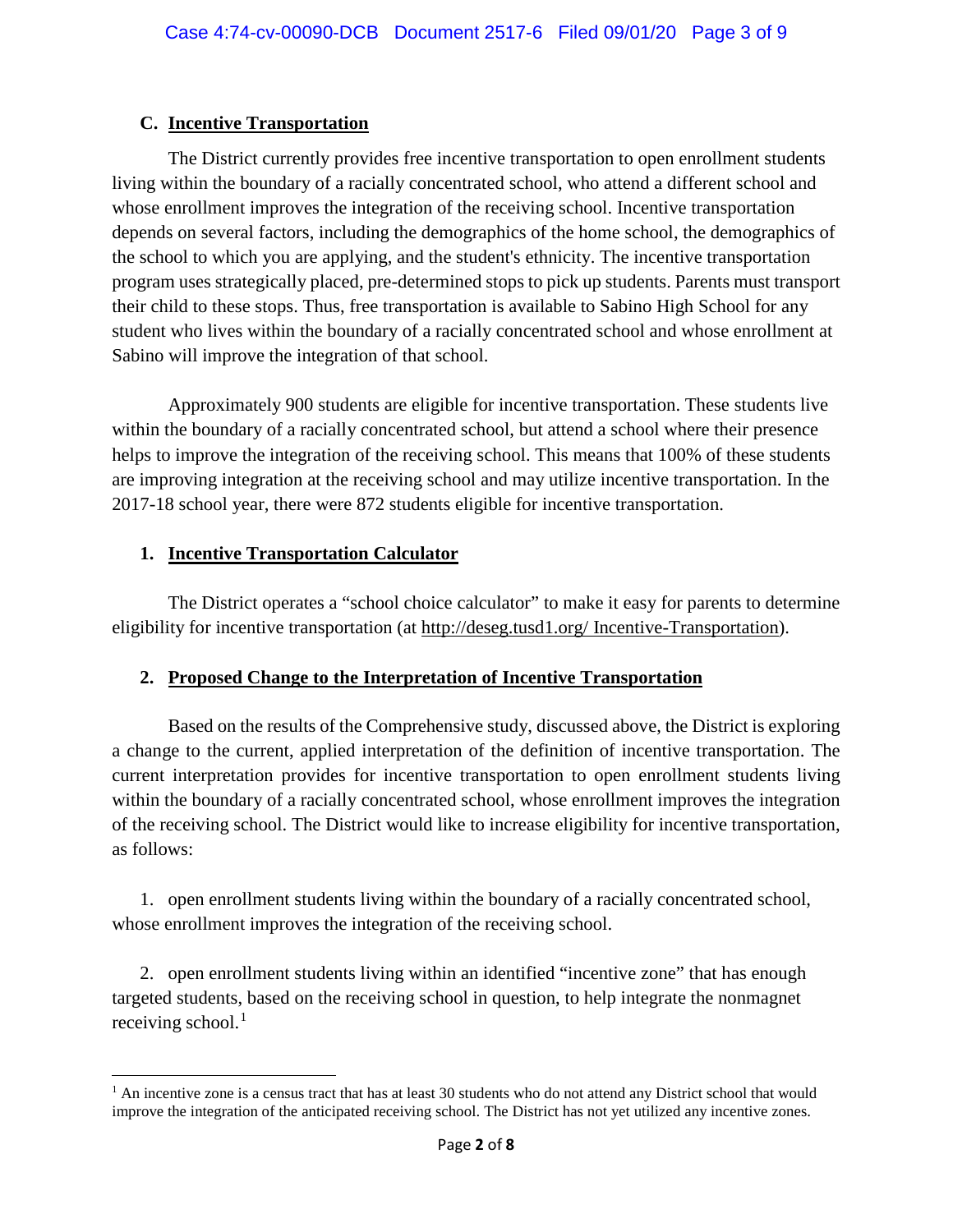This revised form of incentive transportation may take the form of a regular route, or an express shuttle route. The District can limit costs by combining incentive and magnet routes that are picking up from the same hub point and delivering students to the same area.

# **D. Transportation In Support of Advanced Learning Experiences**

The District currently provides free transportation to students in support of programs for advanced learning experiences in the following four ways:

# **1. GATE Program Transportation.**

If the neighborhood school for any student qualifying for GATE services in grades K-5 does not offer a self-contained GATE program, the District will provide free transportation to the student's non-neighborhood school with a self-contained GATE program designated to receive selfcontained GATE students from that student's neighborhood. Usually, that is the closest school with a self-contained GATE program.

# **2. IB Program Transportation.**

The District will provide free transportation to any student enrolled in the IB program at Cholla who lives outside the designated "walk zone" for Cholla.

# **3. University High School.**

The District will provide free transportation to any District student enrolled at UHS who lives outside the designated "walk zone" for UHS.

# **4. Partial Day Transportation.**

From time to time in special circumstances, the District may transport students from the regular school at which they are enrolled to another school for a portion of the day, to provide access to an advanced learning opportunity that is not offered at the enrolled school. This transportation is only provided where it is practical given distances and bell schedules, and not unduly disruptive to the students' schedule for other classes. The decision to provide such transportation is made on a case-by-case basis, and is not susceptible of more formal definition. The paradigm example would be a small eighth grade class with only three or four students interested in taking algebra, with another school nearby that offers algebra at a time that fits with the students' schedule for other classes, and has room for the students**.**

# **E. Transportation in Support of the Two-Way Dual Language Program**

The District offers free transportation to any student enrolled in a Two-Way Dual Language program who lives outside the "walk zone" for the school in which the student is enrolled.

# **F. Information on Express Shuttles**

During the 2019-20 school year, the District operated three express shuttles: from the southside and westside to Sabino HS; from the southside to Santa Rita HS; and from the eastside to Roskruge K8 magnet. The District designed express shuttles to integrate schools or to improve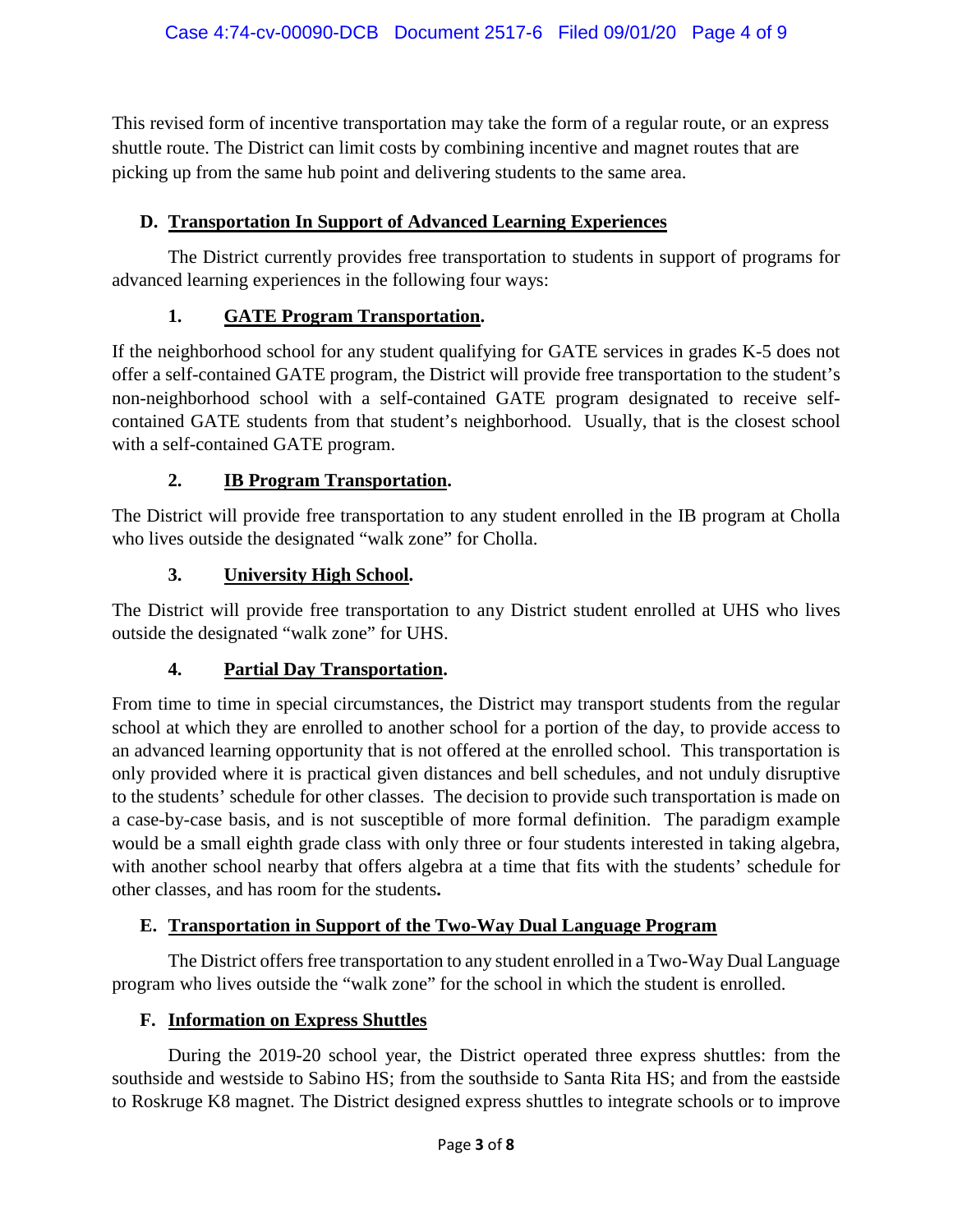#### Case 4:74-cv-00090-DCB Document 2517-6 Filed 09/01/20 Page 5 of 9

academic achievement, and the District will monitor express shuttle ridership to assess their effectiveness in improving integration. Shuttles operate on routes that take no more than 30 minutes.

The shuttle to Sabino is part of the incentive transportation program. The shuttle to Roskruge is based on both its magnet status and its status as a TWDL school. The shuttle to Santa Rita is to provide wider access to its unique programs for career readiness (including programs in construction technologies and and culinary arts which are designed to prepare students for careers immediately after high school) and dual credit courses, and is not part of the incentive transportation program.

The following chart sets out ridership data and transportation times for the three express shuttles operated by the District in the 2019-2020 school year:

| <b>Express Route</b> | <b>Start Time</b>  | End Time  | Ridership                      |
|----------------------|--------------------|-----------|--------------------------------|
| To Sabino AM         | 6:27am             | 7:40am    | 10 Hispanic, 1 Native American |
| From Sabino PM       | 3:30 <sub>pm</sub> | $4:29$ pm | same                           |
|                      |                    |           |                                |
| To Santa Rita AM     | $6:33$ am          | $7:05$ am | 4 Hispanic                     |
| From Santa Rita PM   | 3:30 <sub>pm</sub> | $3:58$ pm | same                           |
|                      |                    |           |                                |
| To Roskruge          |                    |           |                                |
| From Vail            | 8:04am             | 8:24am    | 2 Af. Am., 5 Hispanic, 1 White |
| To Vail              | $4:03$ pm          | $4:27$ pm | same                           |
|                      |                    |           |                                |
| From Dodge           | 8:06am             | 8:30am    | 10 Hispanic, 3 White           |
| To Dodge             | 4:00 <sub>pm</sub> | $4:23$ pm | same                           |
|                      |                    |           |                                |
| From Both Fickett    | 7:58am             | 8:20am    | 2 Hispanic, 1 White            |
| To Booth Fickett     | 4:00 <sub>pm</sub> | $4:35$ pm | same                           |

Assuming the above-referenced proposal to adopt a new interpretation of incentive transportation, the District will seek to utilize express shuttles to go west to east (from racially concentrated areas) and from east to west as an incentive for recruiting and enrolling targeted students in "incentive zones" to help integrate non-magnet schools.

To address funding concerns associated with adding an express shuttle route (and, often, also adding a driver), the District has developed a strategy to identify existing routes that operate from one transportation hub to another transportation hub. These routes take less than 30 minutes, as the buses go directly from one hub to the other), re-branding them as express shuttles, and marketing them to targeted populations in identified areas. This strategy will cut down on additional expenses if or when the District initiates additional express shuttle routes in the future.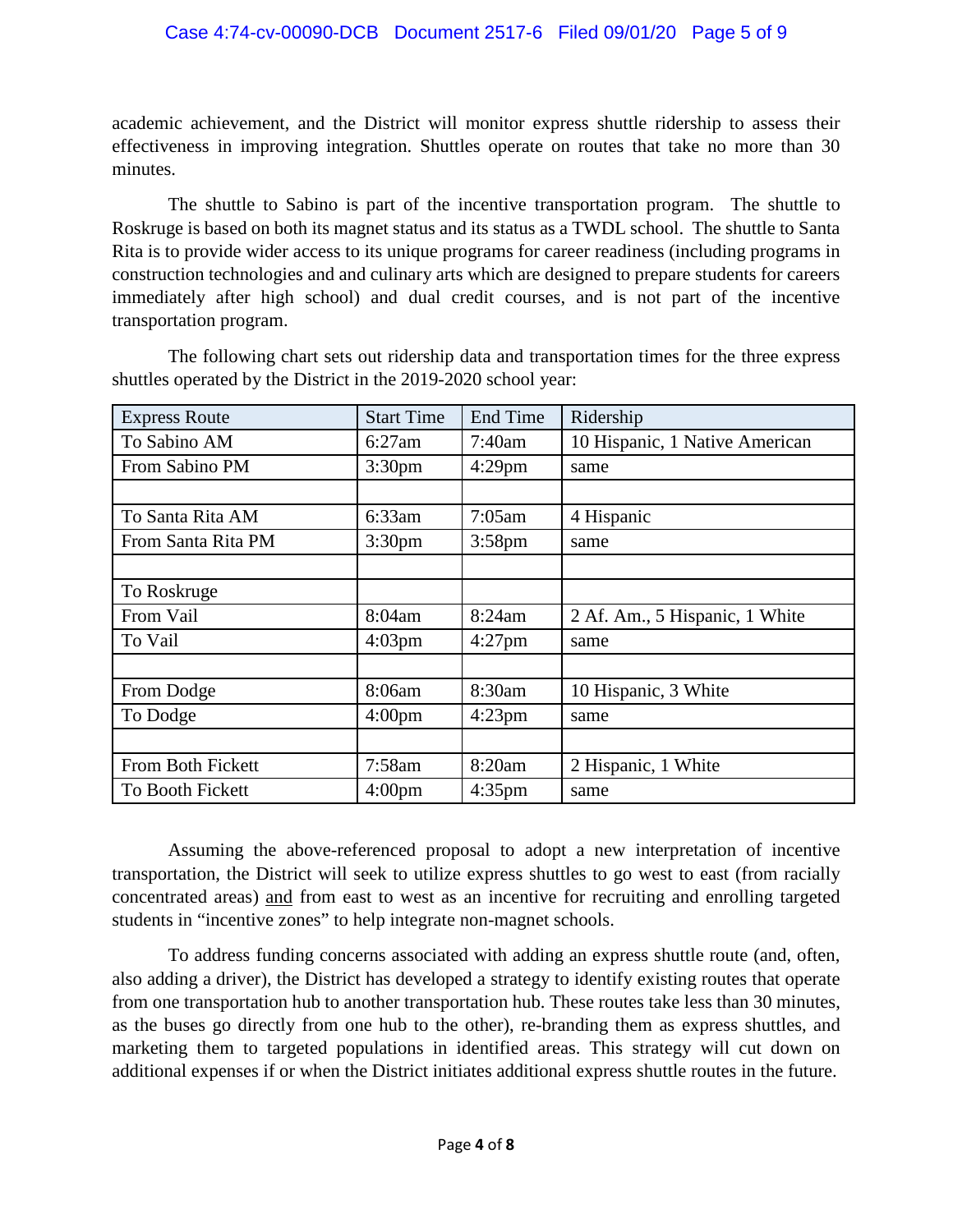#### **G. Limiting Transportation Costs While Maximizing Integration Impacts**

The purpose of the CIP is sustainability, with geographically and demographically focused transportation plans that limit costs while at the same time maximizing transportation's impact on integration or student achievement. The comprehensive study revealed valuable information about the location and distance of various targeted populations to schools where their enrollment may help integration. Using this information, the District seeks to maximize transportation routes to improve integration while limiting cost in two ways, both discussed in other sections of the plan:

#### *Maximize the use of incentive transportation*.

By changing the interpretation of eligibility to permit east to west routes that may improve integration to non-magnet schools

#### *Limit costs by utilizing existing routes rather than adding routes.*

This flexible approach means that there may be situations where a bus serving a magnet school also serves a non-magnet school – bringing targeted students to more than one school to improve integration at more than one site. So, magnet and open enrollment students enrolled in different but nearby schools, coming from the same general area, may ride the same bus for all or part of their trip. A challenge with this strategy is that it may make it harder to integrate a magnet school if the District is also offering free transportation to a nearby non-magnet school – it may diminish the attractiveness of the magnet as the free transportation "carrot" is key torecruiting.

#### **H. Transportation as a criterion for selecting future magnet candidates**

The District considered transportation as a criterion for assessing the strength or weakness of potential candidates for future designations as magnet or Integrated schools. The committee incorporated transportation considerations when selecting the nine magnet candidates from the initial list of 17 schools. Using Versitrans software, the Transportation department assessed existing transportation routes for the 17 schools to identify routes that could improve integration, to evaluate travel times, and to form an overall transportation picture for each initial magnet candidate – including potential transportation costs. In assessing routes, they used the census maps to determine whether current routes existed between the school and the targeted census tracts. The committee used this evaluation in eliminating schools as magnet candidates. If current transportation routes existed between the school and targeted demographic census tracts, the committee used this as a positive factor and the magnet candidate remained on the list. If transportation routes did not exist, and routes created would need to extend beyond 20-30 minute travel times, the Committee evaluated this as a negative factor. The committee eliminated five schools where transportation would be too costly.

Based on the transportation assessment, and other factors, the committee further limited the initial list of 17 schools to nine schools. The final list of preferred choices includes five elementary schools, one middle schools, one K-8 school, and one high school. Of these nine schools, three are currently integrated, two are racially concentrated, and four are not integrated or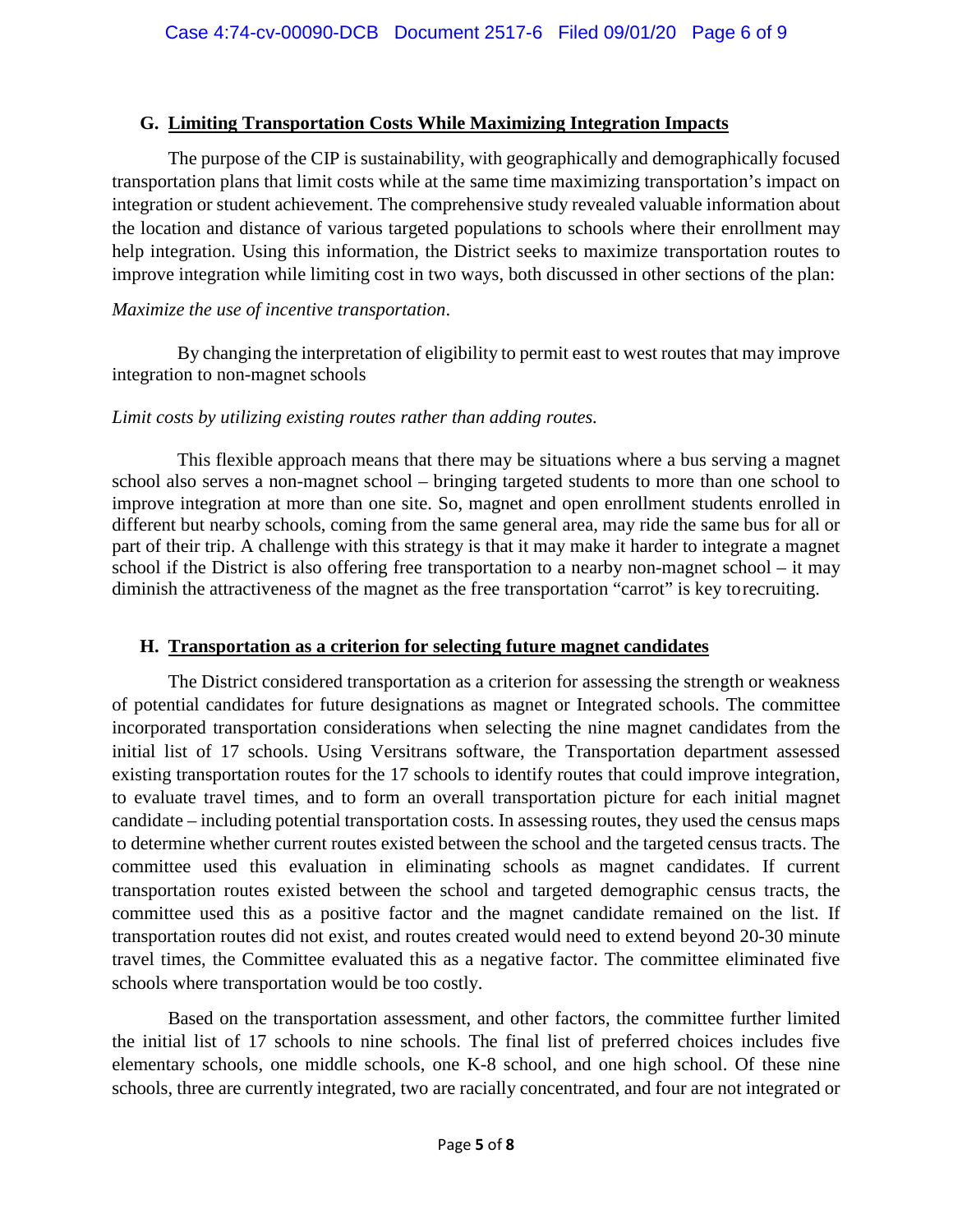racially concentrated. Most of the preferred choices have viable existing transportation routes from targeted census tracts; others need and could develop specific plans.

#### **I. Transportation as a criterion for selecting future candidates for Integrated schools**

Based on the comprehensive study, the District identified 12 non-magnet schools with high potential for integration, including 3 of the non-integrated magnet candidates. Several schools appeared to be high potential schools but were re-categorized as mid- or low-potential based on further assessment of the viability of various transportation strategies. Other schools did not appear to be high-potential schools based on distance to census areas with significant numbers of targeted students, but the maps revealed significant numbers of targeted students *within* their boundaries who were not being captured. In these cases, flexible routing and targeted marketing may prove effective to capture students to improve integration at a limited number of non- magnet schools.

In 2020, the District conducted another transportation assessment for high-potential nonmagnet schools and included in the assessment Cholla HS and University HS. The assessment included a review of each school's existing services, needs and service gaps, strategies, and budget implications (if any). Based on the assessment, and in developing each school's integration improvement action plan, the District designed and will implement over the next three years, plus, the following additional transportation strategies utilizing the methods described above: incentive transportation going from east to west and from west to east, and express shuttles that utilize existing routes to minimize or eliminate additional cost as described in section G, above.

| <b>School</b> (Priority Year)             | <b>Method</b>          | <b>Pickup/Dropoff Area</b>                           |  |
|-------------------------------------------|------------------------|------------------------------------------------------|--|
| Banks ES (Year 1)                         | <b>Incentive Route</b> | Incentive zones to the south/southwest of Banks      |  |
| Maxwell K8 (Year 1)                       | Incentive Route        | Incentive zone to the southeast of Maxwell           |  |
| Robins K8 (Year 1)                        | Incentive Route        | Incentive zone to the southeast of Maxwell           |  |
| Cholla HS (Year 1)                        | Incentive Route        | Rincon/UHS, through an incentive stop or stops in    |  |
|                                           |                        | the incentive zone near Vail MS, Roberts-Naylor      |  |
|                                           |                        | K8, and Davis-Monthan Air Force Base/Borman K8.      |  |
| Cholla HS (Year 1)                        | <b>Express Shuttle</b> | Doolen MS, through an incentive stop at the border   |  |
|                                           |                        | of the incentive zone to the north of Grant Road and |  |
|                                           |                        | the I-10 freeway.                                    |  |
| Doolen MS (Year 2)                        | <b>Express Shuttle</b> | Pistor MS, within the boundary of a racially         |  |
|                                           |                        | concentrated middle school                           |  |
| University HS (Year 3)<br>Express shuttle |                        | UHS may add an express shuttle from the south or     |  |
|                                           |                        | westside of TUSD, if such offering can be shown to   |  |
|                                           |                        | improve acceptance rates.                            |  |

Note: routes will be marketed and promoted through outreach and recruitment during year 1, to attract students and families to enroll in the school for the following year. For example, the Banks ES incentive route will be promoted through marketing materials designed in the fall of Year 1 (SY2020-21), at events, school tours, online outreach, and other activities occurring in Year 1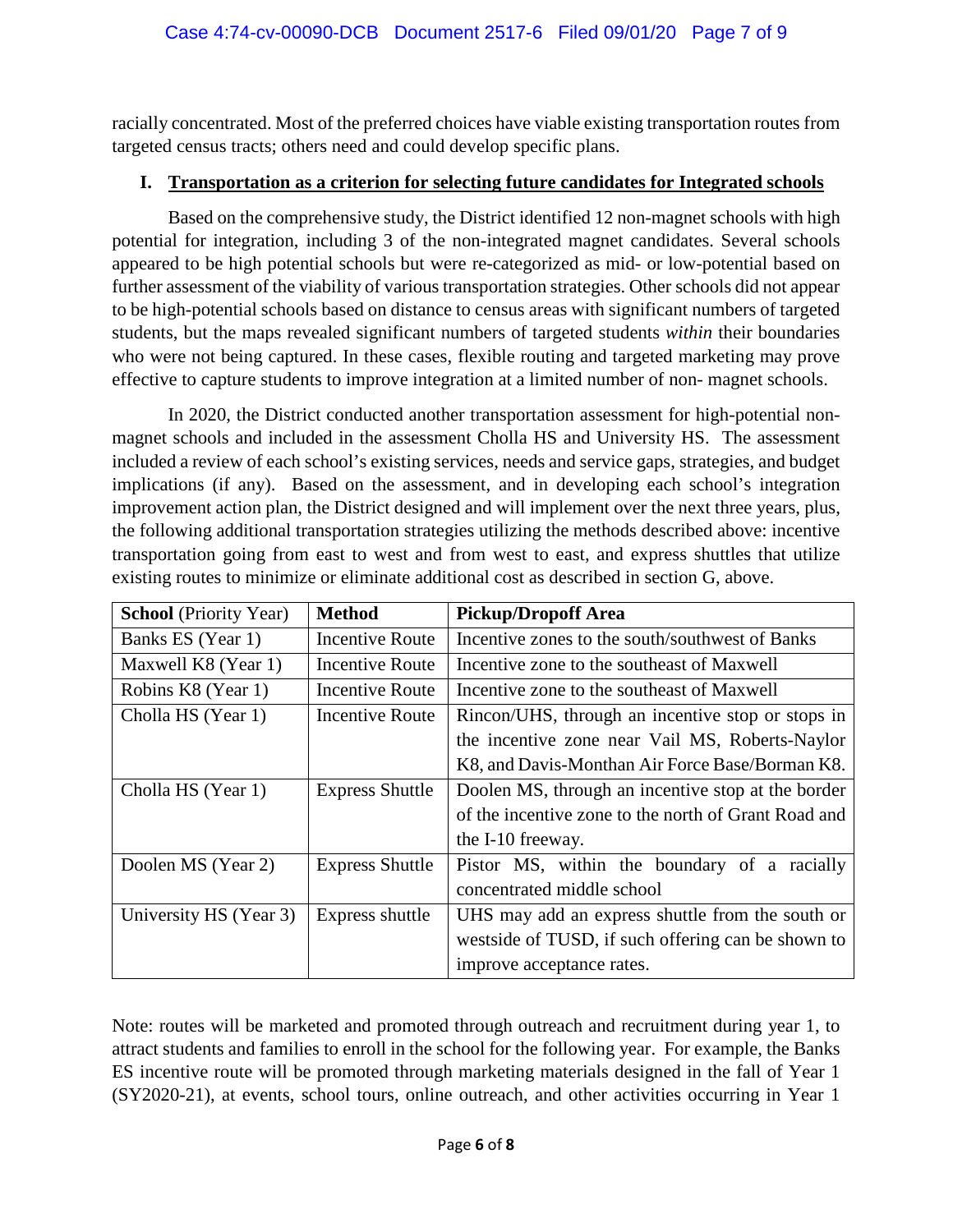(SY2020-21). The actual route will not begin to seat students or to serve incentive stops in incentive zones until Year 2 (SY2021-22).

# **J. The Role of Transportation in Decisions Regarding Growth or Expansion of Advanced Learning Experiences.**

# **1. GATE Services.**

**a. Growth generally.** The District currently provides GATE services to all students to who qualify. The District has already reduced the cut score for qualifying, as suggested in recent recommendations of the Special Master and orders of the Court, and has accommodated the increase in students as a result. Thus, there is no potential for major expansion of the number of students qualifying for GATE service, and no current plans to change the qualifying score again in such a way that would produce a measurable impact on transportation costs.

**b. Self-contained GATE Programs.** The expansion of self-contained GATE does not generally require transportation studies, as expansion to a new school or even adding a classroom at an existing school does not increase transportations costs, as fewer students need transportation to access a self-contained GATE program. Since no school has an individual "transportation budget," a change in transportation costs does not affect the school's individual budget. Transportation cost is not a factor in the District's decision to expand self-contained GATE programs.

The District currently has only one school which offers a Two-Way Dual Language selfcontained GATE program (Hollinger), and does not currently have any plan to expand the number of schools offering this program, preferring instead to expand its regular Two-Way Dual Language Program. In 2019-20 there were 22 EL students who qualified for GATE services and whose primary language was Spanish. Of these, 12 lived more than 30 minutes away from Hollinger. Though the District remains committed to providing free transportation for students enrolled in the TWDL GATE program, the District recognizes that for some students, transportation times to this program from various points in the District may exceed 30 minutes, due to the geographic size of the District and prevailing traffic at school transport times.

**c. Cluster GATE Programs.** Similarly, expansion of a cluster GATE program to a new school, or increasing the number of cluster GATE classrooms at an existing school, does not increase transportation costs, as fewer students need transportation to access a full time GATE program. Transportation cost is not a factor in the District's decision to expand cluster GATE programs.